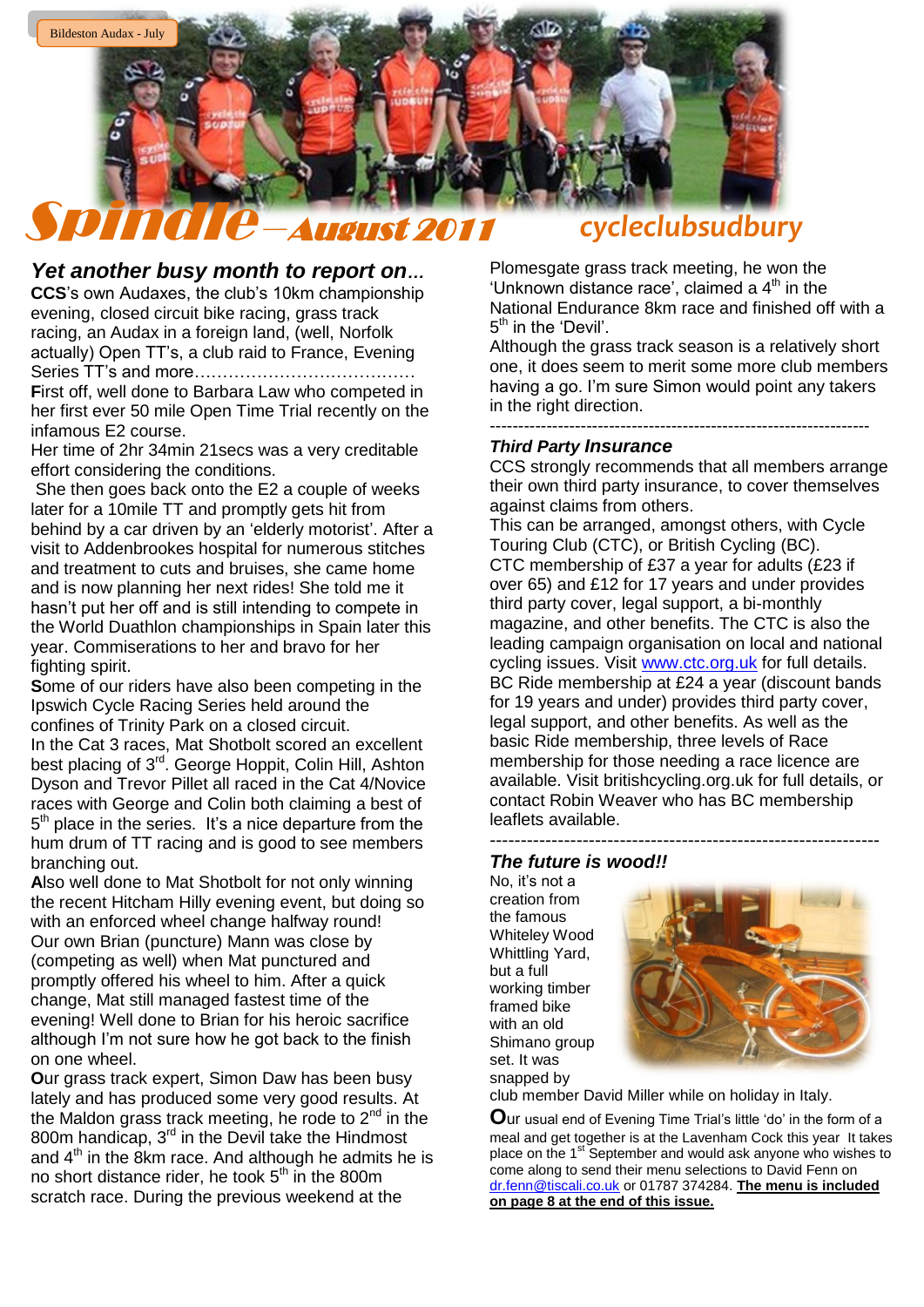# *Tales of a Dieppe virgin*

*By Trevor Hale*

This may not quite as titillating as you were expecting, but setting off on my first **Dieppe Raid** was pretty exciting for me.

My only previous experience of riding in France was a few brief trips on our tandem on a family holiday in Brittany many years ago. My boyish excited anticipation (haven't experienced that for a few years!) grew even more when I was invited to join Nick Reed, John Oakshott and Robin Sidgwick to set

off on the **Wednesday** before the "Raid" to get a few extra days and miles enjoying the countryside around Dieppe prior to the main event on the Sunday.



With bikes loaded on the roof of Nick"s car, we set off early Wednesday morning minus Robin who, unbelievably, was meeting us in Dieppe on the Thursday evening after journeying up from the south of France, having completed the Channel to the Med ride of some 800 miles! After a pleasant lunch in Calais and picturesque drive through the Normandy countryside (aren"t those poppy fields amazing) we arrived at the Hotel La Plage late afternoon, where our first thought (apart from how wonderfully pleasant it was going to be with four blokes sharing one room) was surprisingly, not cycling but food. So once the bikes were unloaded and stored safely in the garage and we were unpacked, we hit the town in search some good honest quality French cuisine. Instead, we decided on the 13 Euro menu at one of the harbour side restaurants (actually not too bad). At this early stage I had already worked out what a bonus it was going to be having our very own interpreter on board i.e. the fluent French speaker Mr Oakshott. He did, however, occasionally make us work for our supper (or lunch, or coffee) throughout the week with some rather educating impromptu French language lessons. He's much better than my old teacher.

We then managed to fit in three days of excellent cycling heading out in both directions along the coast and working our way inland to take in some great scenery, plenty of exhilarating climbs and a few fast descents. (Did someone say Normandy was flat??). According to John"s satnav we climbed a total of over 7,300ft during the three days, covering 158miles (mostly against the wind it seemed), including a 32k section of the excellent 'Avenue Verte' cycle path, part of which was also included in the Sunday "Raid" route. Apparently the eventual aim is for this cycleway to run all the way from London to Paris, with the French section from Dieppe to be traffic free. Currently only 40k of the former Dieppe to Paris railway has been completed. We did actually see

quite a few London to Paris charity ride groups coming in the opposite direction (some looking rather ill equipped for such a ride, bodily and mechanically). Energy was provided each day courtesy of La Plage host, Isobelle"s fine breakfast spreads where we filled up on an excellent choice of fresh fruit, cereals pastries, French bread, jams and coffee. (We usually did the lot). We refilled during the day at bars, a particularly fine charcuterie and a wonderful patisserie. Then it was out in the evening to sample some of the restaurants on Isobelle"s recommended list.

Saturday saw the arrival of the rest of the CCS boys (and girl) and the hotel filling up with numerous other cyclists from the UK and a few people involved in the big rugby tournament going on across the road throughout our stay. No longer did we have the breakfast buffet to ourselves! Not a problem though, with Isobelle and staff constantly refilling the plates with goodies. Included in the new arrivals were Raid regulars, the Sou" Westers club. They were a lively bunch and good to have around as they made us all look like youngsters! Some of them were definitely bike shaped and seemed to live in their cycling gear. We even spotted them eating out in the evening wearing it. No doubt quite acceptable to the cycle loving French. And on that subject, what a delight it was to be able to enjoy time on the bike in a country

where you are not hassled by motorists and don"t get the odd Range Rover passing you on a country lane with inches to spare.



(Apologies to any RR drivers in the club). On the Saturday evening, after attending the official reception at the Town Hall (or not the Town Hall as it turned out, as something else was going on there so, unknown to us, the whole event had been moved to another venue along the road), the whole CCS group met up for a meal at one of the restaurants previously sampled earlier in the week by the pioneer group of four. (There is no truth in the rumour that we went back there just so that one or two members of the group could have another gawp at the waitresses).

Sunday morning then, it was fill up at breakfast as usual, then off to Town Hall that wasn"t, to sign on for the start of the "Randonnee des 3 Valles" 140k. I must admit to feeling slightly weary at this point, following the previous 3 days of riding. Nevertheless, off we set as a group, uphill out of Dieppe and against the wind as usual, and I was soon feeling fine again. The first part of the route took us west along the coast to Veules les Roses, then inland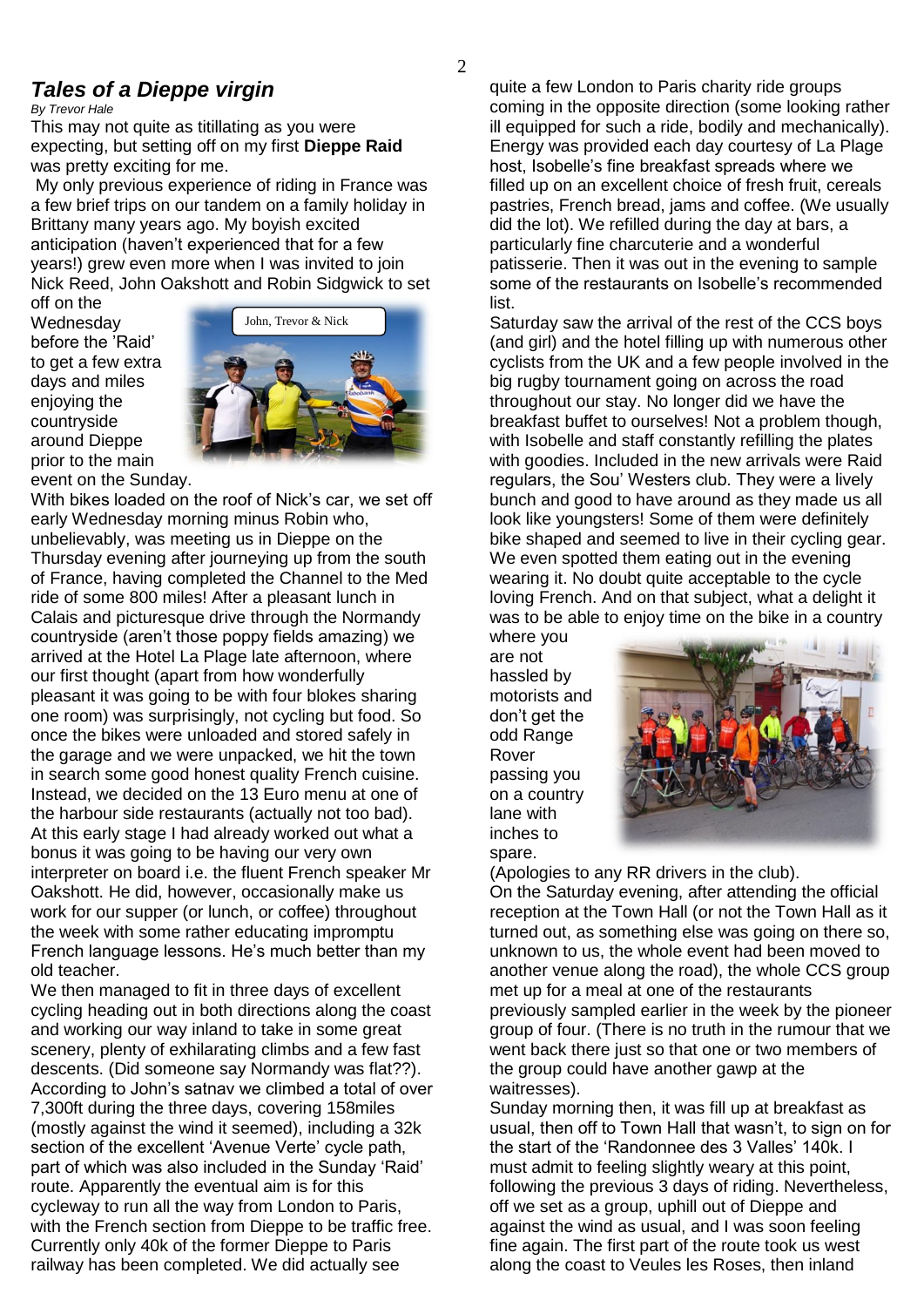through Luneray and on to Longueville Sur Sci where I think we stopped for coffee and some quite wonderful pastries (I only say "think" because my mind was on what I was eating, rather than where we were). We then picked up the Avenue Verte at Saint Aubin Le Cauf and soon stopped at the control point for lunch. Turning off the cycle path after 16k we then had some fairly hefty climbs (I"m sure there were more than just the three valleys on this route). I remember trailing well behind on one of them, but, with Mac behind me, thinking 'well at least I'm not at

the back", only to see the b\*\*\*\*r fly past me just before we got to the top and looking back with the comment "I didn"t want to be last!"



Anyway, all that hard clin

Sidgwick take shelter.

when we started the longest, gentle straight descent I have ever ridden. All fairly tightly bunched together, it was a great feeling whizzing through villages and countryside (at speeds probably similar to those that them Tour de France boys hit going uphill). However, all good things come to an end and we were soon on to one more big climb before approaching the finish back at Dieppe via a slightly disappointing route through an industrial estate on the outskirts of town. It was then back to the Town Hall (that wasn"t) to check in.

Then came the biggest challenge of the day, only met by the bravest survivors of the CCS group that had the energy to carry on. (The rest, very wisely, went back to the hotel for a pint)…. *The awards ceremony.* The sight of a 20ft long table filled with trophies of all shapes and sizes, with almost as many people on the stage, ready to present them, gave

one the feeling that it was going to be a long evening. However, once working microphones had been found and we got through the speeches in both French and English with a certain amount of confusion, the presentations got



mode during the presentations

underway. There were trophies for everything, and we were not disappointed, picking up the cup for third highest total mileage achieved by a club …or was it second highest…or was it third. There was an element of uncertainty. One thing for sure (I think) was, we were beaten by those damn Sou" Westers! I shouldn"t mock though as, once again; Caroline Street and others put in a great effort on the British side to make sure the whole event came together. And very enjoyable it was too. With the 86 miles covered added to the previous three days of cycling, it gave me a total of 244 miles. A stroll in the park to

some of you Audax iron men out there, but to me, one of the biggest achievements of my life (so far). Thanks to all the CCS Dieppe "raiders" who helped make it such a great experience.

### --------------------------------------------------------------------

*CCS - July Audaxes Robin Weaver & Roger Rush* The hoped for warm and sunny weather arrived as ordered for the club's  $2^{nd}$  series of Audax rides this year. It made all the long hours of preparation to get these events to the starting line on the day, all the more gratifying for organisers Robin and myself. During the weeks leading up to the event, I had seriously considered cancelling my 160km ride as very few entries had dropped through the letterbox, (4 with 2 ½ weeks to go) although lots of people "said" they would be riding. Robin was initially having similar problems, but his radical (to me) 'enter on line" system, soon had a lot of takers (36) to boost numbers . But on the day, he had a full complement of 60 riders while I struggled with just 31 including just a 'sprinkling' of CCS riders, despite the heavy advertising.

The Bildeston Sports hall and surrounding sports field really is a delightful setting although a full day was spent clearing up and cleaning it as it was still left in the state of the last football match of the season. Thank goodness for helpful wives! The rides themselves went well, without any reported incidents, and all entrants complimented us on the routes, especially Robin"s 100km which has to be one of the best around for quiet lanes and pretty Suffolk scenery.

My control at Orford Quay isn"t the worst place to be

stuck at for a few hours, especially on a gloriously sunny day. Inquisitive passers-by are always impressed when you explain that the riders are part of a 100 mile organised bike ride. As the last of the riders (always a CCS bunch!) made their way back, there is always one or two missing from the check list and panic



sets in trying to remember if you forgot to tick them off or if they are still on the way. How long should you wait, surely not until 3.15pm, the official cut off time, as we were needed back at the HQ. Our errant rider finally plods round into view, dressed in "civvies" with not a care in the world as he announced he was off to find some lunch. We knew it was going to be a long day!

With the quickest finisher coming in at 5hrs 50mins, our day tripper finally arrived 10hrs 5mins after setting out, and some 1  $\frac{1}{2}$  hrs after the previous finishers. He was within the cut off time, but believe me, sitting around just waiting for one rider to arrive after everyone else is long gone, isn"t the best way to spend a Saturday evening, but he enjoyed himself, bless him.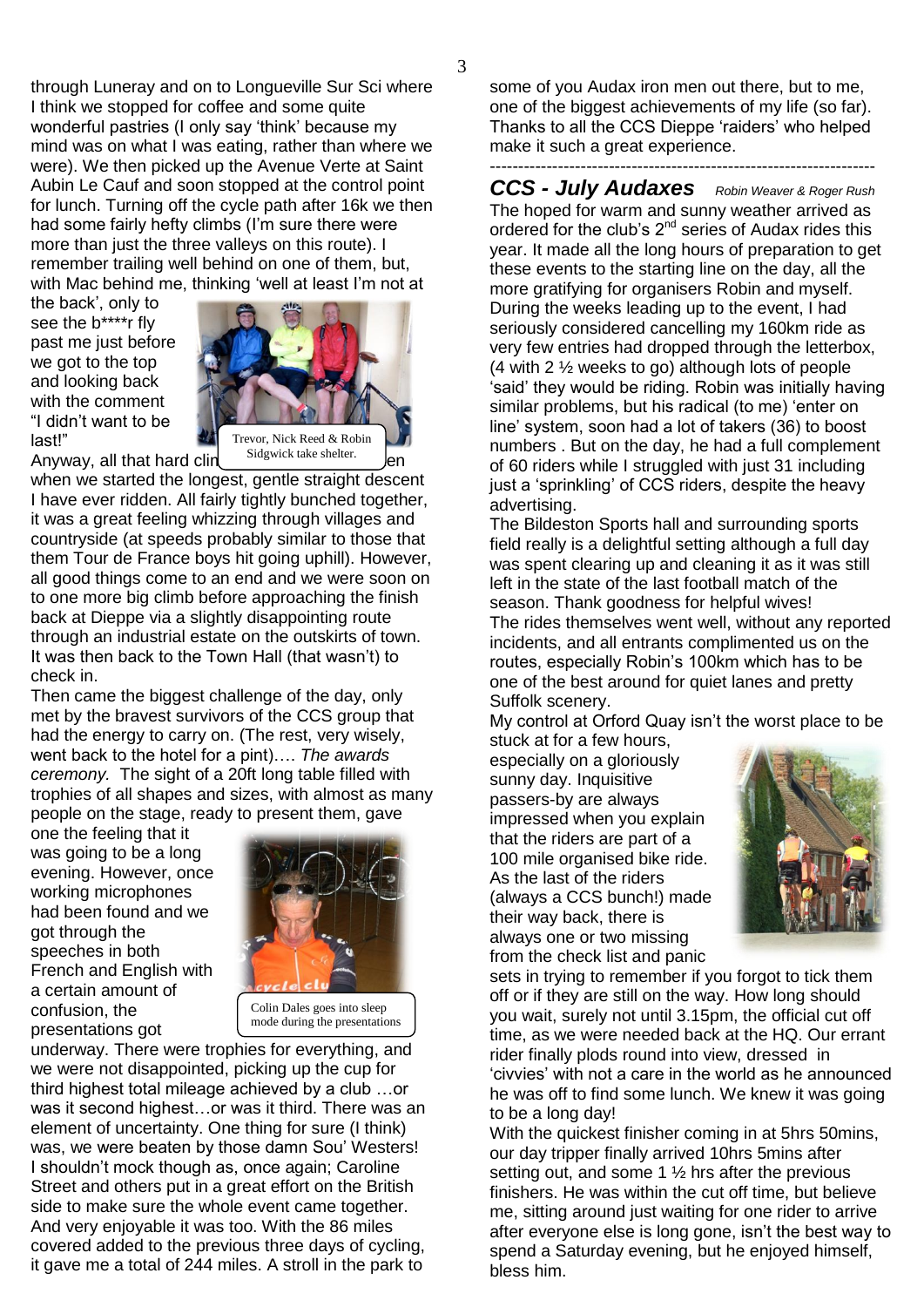Thank you"s are due to Pam & Liz for organising the organisers and all the food, and also to the select and reliable little band of CCS members who always put their hands up when we ask for volunteers for help.

We donated £67 each (incl gift aid) to our chosen charities:-

East Anglian Children"s Hospice; St.Helena"s Hospice (Colchester) And St.Nicholas Hospice (Bury)

### *Godforsaken Greater Garboldisham Grovel by Mark Gentry*



When he heard that we intended to ride this 200K Grovel, Roger asked for a report of the ride to put in the

Spindle, and I said that what I needed was at least one "incident" to make the report interesting. This, though, was a totally incident free event. Even so, here commenceth the drivel.

We started from home at 6.30 am in order to get to Garboldisham, with a few minutes to spare, in time for the 8 o"clock start. Although the ride has Garboldisham in its title, Smallworth is where the Headquarters is situated. After I missed the turning, I was advised that a U turn was probably a good idea and we finally arrived at the Recreation Ground Pavilion where Mac and I met David, John, Peter, Robin and Tony. Julie and Ken were there and I thought "Yes. I"ll be able to keep up with them. No trouble." Unfortunately – I don"t know what happened – we lost them before we"d even left the field. Didn"t see them again all day, so I expect they finished way behind us. We started at 8 o"clock on the dot and were soon speeding down the nice Norfolk lanes on our way through Blo Norton and on our way to Diss In Diss, it seems, everyone was expected to shout "1854" as loudly and as many times as possible and then try to retain it until we reached Wymondham. From Diss we sped on through Tibenham and turned right into "Low Common". Now, I would have thought that one derogatory name would have been enough. "Low" and "common" in combination seems a bit over the top. But still, I can"t claim to have any information about what goes on there. Whizzing on our way, we passed through Forncett St. Mary, barely noticing it. In Hapton there was another information control but what that involved, I haven"t the slightest idea. It could have been the name of the pub. I don"t know why I have difficulty remembering that. Zooming on, through Wreningham, we arrived in Wymondham. When I had my brevet card stamped, at the control in the café, I had to change the Diss entry. It should have been "1854", not "six minutes to seven". After finishing my fried egg bap, most of the yolk of which, was spread evenly over my clothing, we pedaled away toward Deopham. I wish I could meet someone from there. Is it pronounced De-opam, Dopam, Doofam, Diffam, or Chaolmondely-Warner? Any-road-up, the info-control question there, was to

count the number of swings on the recreation ground. It could have been two – if you count the frames –or three – if you count the seats. I put five. Careering on, through Thuxton, Yaxham and Mattishall, we successfully negotiated our way through Tuddenham, managing to avoid all the tuds and most of the hams, and arrived at County School Station to have our cards stamped. Everyone had the same idea here and consumed their own food and drink. In the past, we have queued to buy tea and cake and only ended up with an approximation of our orders after an interminable wait. This year everyone brought their own comestibles and consequently there was no queue at all. Ho-hum. (In fact, I didn"t look at the queue situation at all, but why spoil a good grumble.) A real bonus, though, was the fact that there are now only two sleeping policemen on the approach avenue, one at each end. The other twenty, pesky things, have been removed. Hurrah. Around about this time, my memory is a little hazy, (I use my age as an excuse for that), we experienced a little precipitation, but it didn"t require waterproofs. We were travelling so fast that we were simply leaving a trail of steam behind us. A bit of a fog hazard for those at the back but there were no crashes as we rocketed through Great Ryburgh, barely registered Little Ryburgh, after its bigger brother, but were kept wide awake as we passed through the tumult that was Great Snoring. Waltzing on through the countryside to Little Walsingham, as a gentle introduction to the main event at Great Walsingham, we noted the info-control answer at Wrighton. (Another blank, as far as I am concerned, due to the senior component of my memory-sieve.) Great. Here is the village sign for Burnham and at last, just round the corner, the control and lunch. Oh, for a wonderful period of relaxation. After another 10km, no control. Just a sign, saying Burnham Market, and no rest. On and on we went. Oh, for some respite. No, none. Up two more hills and another six kms before we arrived at Burnham Deepdale, the control, food and rest. Ahhh. Only 35km to Castle Acre and the next control. Not too hilly and Bagthorpe was the only village that I can recall passing through. A bit of a rest and a nice cup of tea in Castle Acre. And if I had known what would happen on the final leg, I would have called a taxi to get back to Garboldisham.

Off we go for the last fifty kilometres. A notable hill soon after Castle Acre but all was going well through Sporle, then, round about Nacton, the rain started. Wet gear came out as the rain came down harder. As the intensity of the rain increased the dejection of the cyclists increased proportionally.

Robin observed that he hadn"t been so wet since the mid-week ride two Wednesdays ago. At Holme Hale the info-control answer was "blue". I do remember that, but what it related to is any-ones guess. Only forty k to go now. The speed began to pick up through Ashill and Watton. Stow Bedon and East Harling flashed by at warp speed but for the last 10k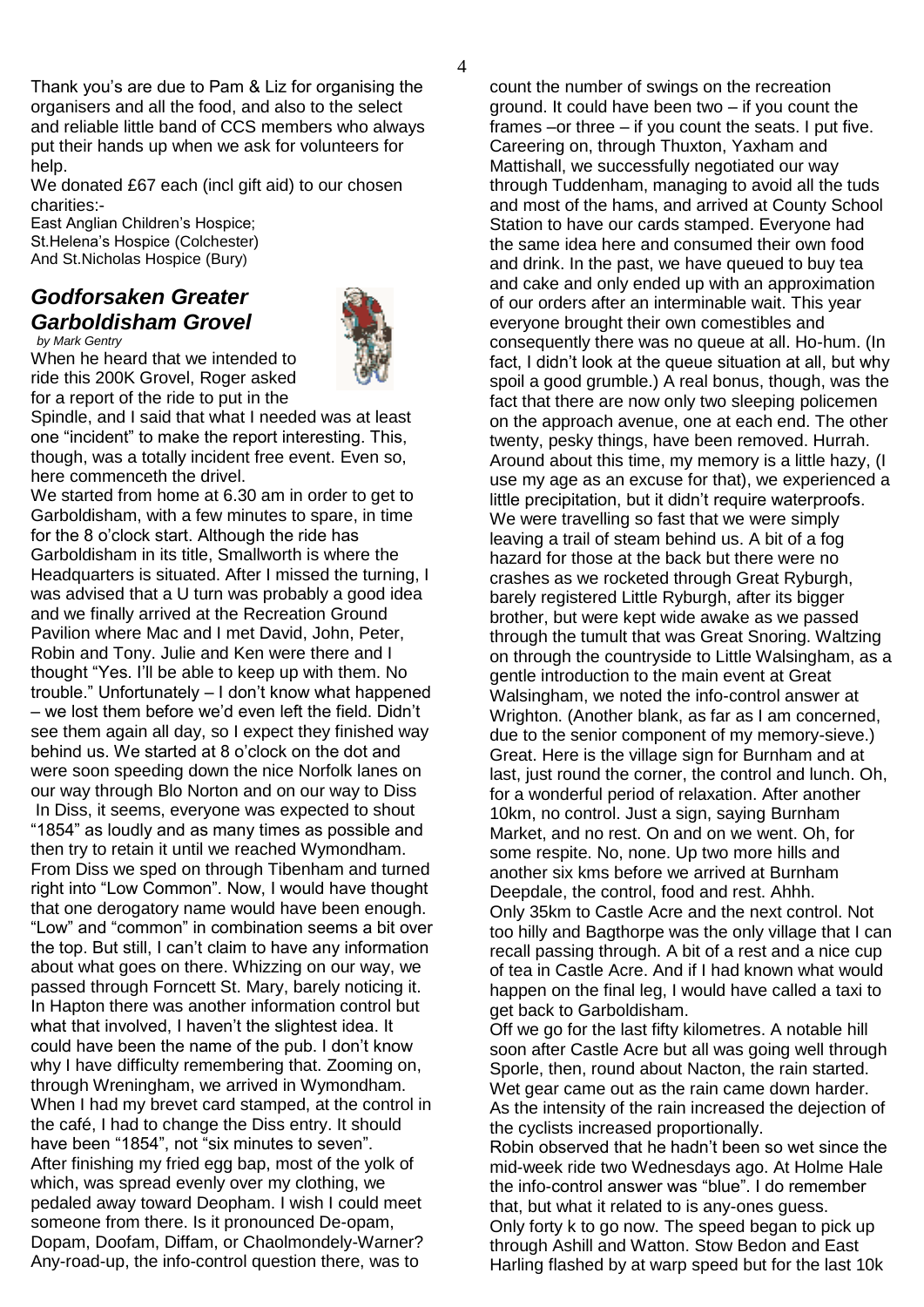or so I had to give up and I thank Dave for his help on the final leg.

I feel a bit guilty about the possibility that I brought about this next happening, having asked for an "incident" to make something to write about. Mac provided one at the very last moment.

As we were turning into the recreation ground he came off his bike and landed on his left elbow and knee, leaving blood on the road and taking gravel off the road. In the pavilion, First Aid and Tea were kindly administered.

We returned home, too late for the Tour highlights, with a huge bandage on Mac's arm, and instructions to see the doctor on Monday.

The Greater Garboldisham Grovel is one of the best audaxes of the year. I thoroughly enjoy it, even the time trial at the end, and recommend it to everyone. *(I'm sure Mark made up a lot of those place names…Ed)* 

| <b>CCS - Thursday Evening Points Series - 2011</b> |                  |                |                  |                                                  |                  |                   |                  |                                                                            |  |  |  |  |
|----------------------------------------------------|------------------|----------------|------------------|--------------------------------------------------|------------------|-------------------|------------------|----------------------------------------------------------------------------|--|--|--|--|
| Name                                               | Lav 10<br>Jun9th | B.E.<br>Jn16th | Lav 10<br>Jn23rd | B.E. June30th Incl<br>current points<br>position | Acton<br>July7th | H.Hilly<br>July14 | Lav 10<br>July21 | B.E<br>July28th<br>current<br>points pos<br>not<br>available at<br>present |  |  |  |  |
| *A.Anderson                                        |                  |                |                  |                                                  |                  |                   |                  |                                                                            |  |  |  |  |
| *R.Back                                            |                  |                | 27.29            |                                                  |                  |                   |                  |                                                                            |  |  |  |  |
| N.Baker                                            | 26.24            | 21.11          | 24.29            | 19.56/203pts                                     | 20.08            | 33.23             | 24.00            | 19.36                                                                      |  |  |  |  |
| *A.Barbooke                                        |                  |                | 24.45            |                                                  |                  |                   |                  |                                                                            |  |  |  |  |
| S.Barnes                                           |                  |                |                  | $-255$ pts                                       |                  |                   |                  |                                                                            |  |  |  |  |
| *S.Bowen                                           |                  |                |                  |                                                  |                  |                   |                  |                                                                            |  |  |  |  |
| *K.Brady                                           |                  |                |                  |                                                  |                  |                   |                  |                                                                            |  |  |  |  |
| G.Buckles                                          |                  | 23.23          | 28.48            | 22.25/412pts                                     | 23.54            | 39.08             |                  | 23.02                                                                      |  |  |  |  |
| *S.Bursill                                         |                  |                |                  |                                                  |                  |                   |                  |                                                                            |  |  |  |  |
| R.Bush                                             | 35.38            |                |                  | $-216$ pts                                       |                  | 49.21             |                  |                                                                            |  |  |  |  |
| *C.Byford                                          |                  | 21.20          |                  |                                                  |                  |                   |                  |                                                                            |  |  |  |  |
| *B.Caisey                                          |                  |                |                  | 20.38                                            |                  |                   |                  |                                                                            |  |  |  |  |
| *S.Carson                                          | 26.59            | 22.06          | 26.47            | $-$ /97 $pts$                                    | 22.11            | 37.08             |                  |                                                                            |  |  |  |  |
| *C.Cowen                                           | 30.52            | 25.02          | 31.55            | 23.29/183pts                                     | 25.39            |                   |                  |                                                                            |  |  |  |  |
| J.Clinch                                           |                  |                |                  | $-20$ pts                                        |                  |                   |                  | 23.46                                                                      |  |  |  |  |
| *D.Davis                                           |                  |                | 26.42            |                                                  |                  |                   |                  |                                                                            |  |  |  |  |
| R.Davies                                           |                  |                | 23.16            | 18.59/160pts                                     | 19.32            | 32.43             | 23.49            |                                                                            |  |  |  |  |
| S.Daw                                              | 23.22            | 19.21          | 23.39            | 19.13/288pts                                     | 19.20            |                   | 23.49            |                                                                            |  |  |  |  |
| D.Day                                              |                  |                | 23.37            | 19.04/171pts                                     | 19.32            |                   | 25.28            |                                                                            |  |  |  |  |
| J.Downs                                            |                  | 25.39          |                  | 23.38/20pts                                      |                  | 40.45             |                  |                                                                            |  |  |  |  |
| A.Dyson                                            | 28.51            |                | 29.39            | $-224$ pts                                       | 23.47            | 38.39             | 30.38            |                                                                            |  |  |  |  |
| A.Flinn                                            |                  |                |                  |                                                  |                  |                   | 30.03            | 24.11                                                                      |  |  |  |  |
| *D.Fuller                                          |                  |                |                  |                                                  |                  | 32.48             |                  | 18.51                                                                      |  |  |  |  |
| *M.Eastwood                                        |                  |                | 28.04            |                                                  |                  |                   |                  |                                                                            |  |  |  |  |
| *A.Elderfield                                      |                  |                |                  |                                                  |                  | 35.59             | 27.33            | 20.34                                                                      |  |  |  |  |
| *M.Gale                                            |                  |                | 27.05            |                                                  |                  |                   |                  |                                                                            |  |  |  |  |
| *D.Gibson                                          |                  |                | 29.13            |                                                  |                  |                   |                  |                                                                            |  |  |  |  |
| *D.Giffin                                          |                  |                | 24.02            |                                                  |                  |                   |                  |                                                                            |  |  |  |  |
| *N.Grainge                                         |                  |                |                  |                                                  |                  |                   |                  |                                                                            |  |  |  |  |
| *C.Hall                                            |                  |                |                  | 26.44                                            | 27.23            |                   |                  | 26.22                                                                      |  |  |  |  |
| *P.Hall                                            |                  |                |                  |                                                  |                  |                   |                  |                                                                            |  |  |  |  |
| R.Harman                                           |                  |                |                  |                                                  |                  |                   |                  | 20.25                                                                      |  |  |  |  |
| C.Harris                                           |                  |                | 31.21            | $-10$ pts                                        |                  |                   |                  |                                                                            |  |  |  |  |
| C.Hill                                             | 26.49            | 21.38          | 27.12            | 21.19/379pts                                     |                  | 36.32             | 26.54            | 21.11                                                                      |  |  |  |  |
| *S.Hodson                                          |                  |                | 25.16            |                                                  |                  |                   |                  |                                                                            |  |  |  |  |
| A.Hoppit                                           | 27.56            | 23.24          | 29.01            | $-237$ pts                                       | 23.13            | 40.05             |                  |                                                                            |  |  |  |  |
| G.Hoppit                                           | 26.09            | 20.59          | 26.13            | 20.30/267pts                                     | 20.31            | 34.05             |                  | 20.39                                                                      |  |  |  |  |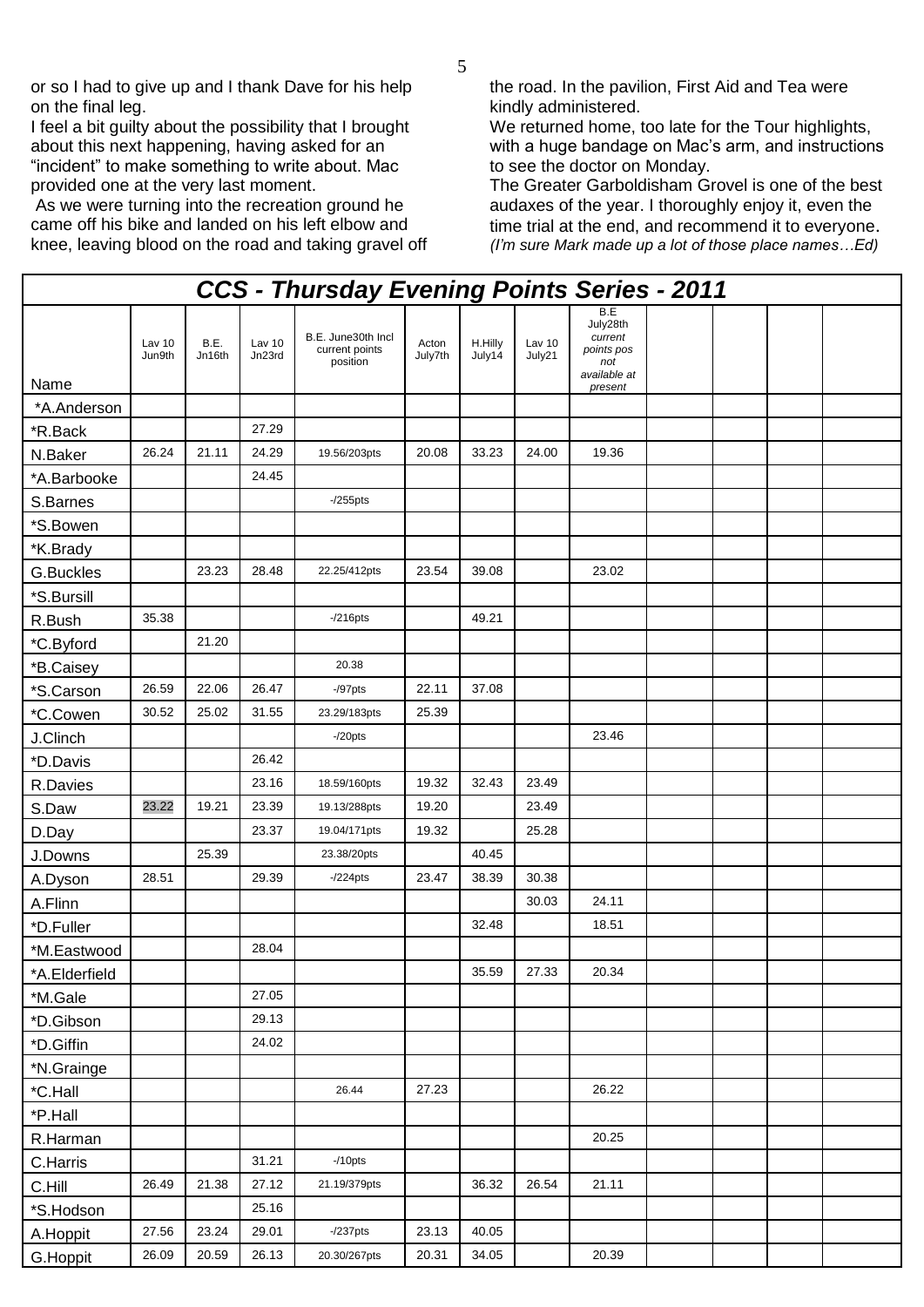|                 |       |       |            |              |       | 6          |             |       |  |  |
|-----------------|-------|-------|------------|--------------|-------|------------|-------------|-------|--|--|
| *M.Jackson      |       |       |            |              |       |            |             |       |  |  |
| *R.Jackson      |       |       |            |              |       |            |             |       |  |  |
| *T.Jackson      |       |       | 32.54      |              |       |            |             | 26.01 |  |  |
| *P.Jay          |       |       | 24.06      |              |       |            |             |       |  |  |
| *A.Kennedy      | 25.09 |       |            |              | 20.38 | 34.26      | 25.28       | 20.09 |  |  |
| S.Kirk          | 25.29 | 21.31 | 25.43      | 25.34/136pts |       |            |             |       |  |  |
| <b>B.Law</b>    | 31.42 |       | 31.33      | 25.20/412pts | 26.13 | 43.49      | 31.13       |       |  |  |
| *M.Lawson       |       |       | 27.49      |              |       |            |             |       |  |  |
| *D.Leaver       |       |       | 26.54      |              |       |            |             |       |  |  |
| *C.Leggett      |       |       |            |              |       |            |             |       |  |  |
| T.Littlewood    | 29.41 |       |            | $-$ /30pts   |       |            | 29.56       | 23.50 |  |  |
| *M.Lloyd        |       |       |            |              |       |            |             |       |  |  |
| *J.Long         |       |       | 24.55      |              |       |            |             |       |  |  |
| *S.MacKay       |       |       |            | $-292$ pts   |       |            | 26.12       | 21.08 |  |  |
| *A.Manley       |       |       |            |              |       |            |             |       |  |  |
| <b>B.Mann</b>   | 28.29 |       |            | 22.34/149pts | 23.16 | <b>DNF</b> | 28.12       |       |  |  |
| J.Marsh         |       |       |            | $-10$ pts    |       |            |             |       |  |  |
| V.Marsh         | 28.01 |       |            | 21.10/262pts |       |            |             |       |  |  |
| *S.Mayes        |       |       | 28.54      |              |       |            |             |       |  |  |
| L.McKnight      | 33.00 | 27.57 | 36.17      | 26.18/254pts | 26.26 |            |             |       |  |  |
| *B.Mickleboro'  |       |       | 23.41      |              |       |            |             |       |  |  |
| *T.Moore        |       | 27.19 | 33.48      | 26.34/429pts | 27.06 |            | 33.12       | 26.14 |  |  |
| J.Newton        | 27.19 |       |            | 21.58/131pts |       |            |             |       |  |  |
| *K.Norman       | 24.23 |       |            |              |       |            |             |       |  |  |
| *R.Norman       |       |       | 31.09      |              |       |            |             |       |  |  |
| *D.Peck         |       |       |            |              |       |            |             |       |  |  |
| *A.Pettit       |       |       |            |              |       |            |             |       |  |  |
| M.Pillet        |       |       | <b>DNF</b> | $-15$ pts    |       |            |             |       |  |  |
| <b>T.Pillet</b> | 27.12 |       | 26.31      | 20.57/319pts |       |            | 36.47 26.06 |       |  |  |
| D.Pratt         | 26.36 |       | 26.38      | 20.32/35pts  |       | 43.46      | 26.16       |       |  |  |
| *J.Reed         |       |       |            |              |       |            |             |       |  |  |
| *K.Rolt         |       |       |            |              |       |            |             |       |  |  |
| *C.Rowe         |       |       |            |              |       | 41.43      |             | 23.22 |  |  |
| D.Rule          |       |       | 28.32      | 22.11/196pts | 22.55 | 38.49      | 27.58       | 22.18 |  |  |
| J.Rush          |       | 20.18 | 24.00      | 18.52/178p   | 21.05 |            | 23.16       | 18.46 |  |  |
| A.Russell       |       |       |            | $-10$ pts    |       |            |             |       |  |  |
| *M.Seaman       |       |       |            |              |       |            |             | 22.26 |  |  |
| *P.Sexton       |       |       |            |              |       |            |             |       |  |  |
| D.Scott         |       |       |            |              |       |            |             | 23.50 |  |  |
| J.Shotbolt      |       | 26.36 | 32.38      | $-113pts$    |       | 44.43      | 31.11       |       |  |  |
| M.Shotbolt      |       | 19.17 | 23.06      | $-$ /347pts  | 19.08 | 32.09      | 22.56       |       |  |  |
| *J.Shuster      |       |       |            |              |       |            |             |       |  |  |
| *J.Smith        |       |       | 31.50      |              |       |            |             |       |  |  |
| *M.Smith        |       |       |            |              |       |            |             |       |  |  |
| *V.Smith        |       |       | 26.16      |              |       |            |             |       |  |  |
| *E.Spurgeon     |       |       |            |              |       |            |             |       |  |  |
| *J.Steed        |       |       | 27.21      |              |       |            |             |       |  |  |
| J.Steed         | 33.47 | 28.33 |            | 27.27/313pts | 22.44 | 45.42      | 32.09       |       |  |  |
| *L.Sturman      |       |       | 24.54      |              |       |            |             |       |  |  |
| *M.Toone        |       |       |            |              |       |            |             |       |  |  |
| M.Taber         |       |       |            |              |       |            |             |       |  |  |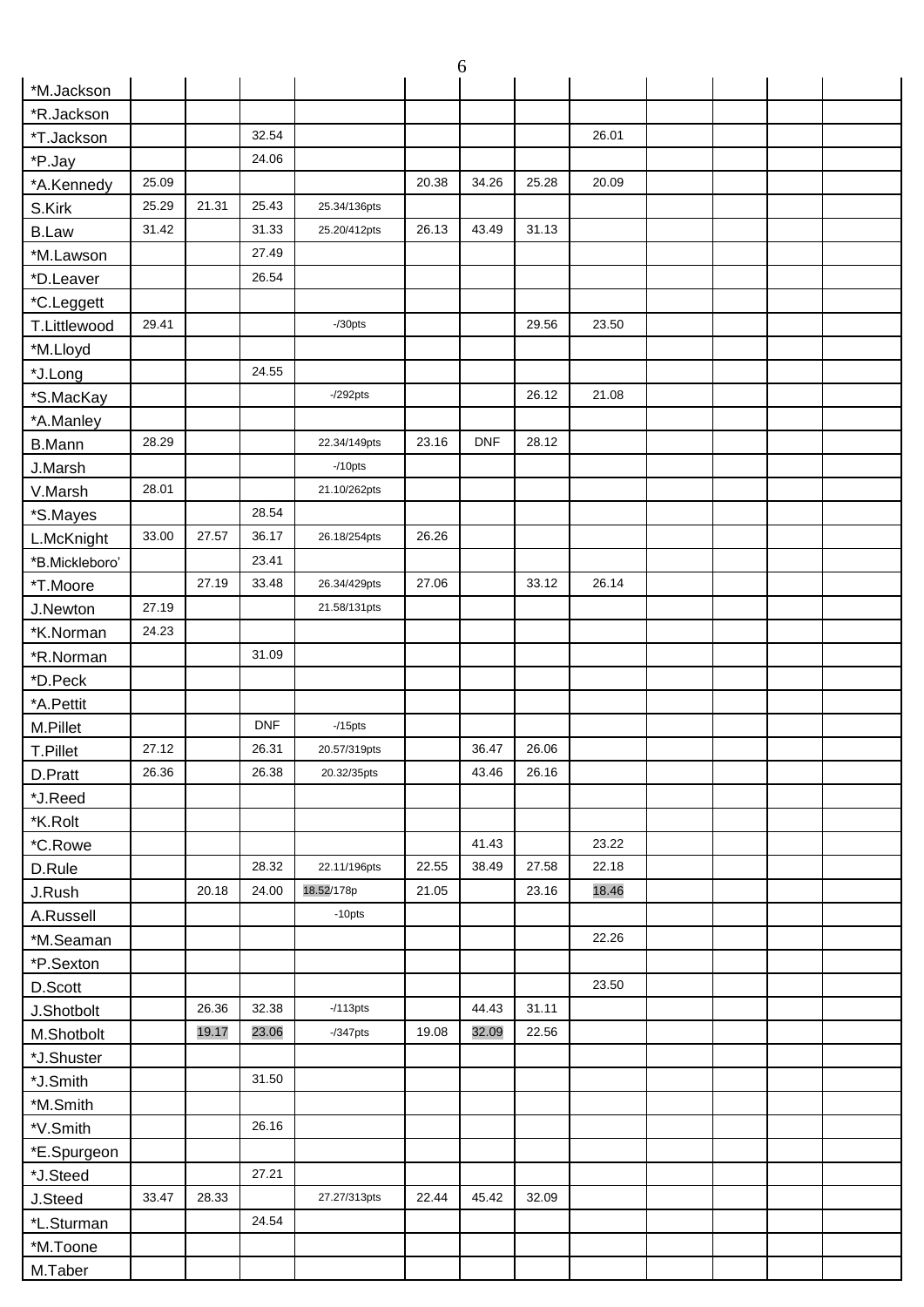| P.Tatam                                                                                                                                       |       |                  |       | $-10$ pts    |            |       |       |       |  |  |
|-----------------------------------------------------------------------------------------------------------------------------------------------|-------|------------------|-------|--------------|------------|-------|-------|-------|--|--|
| M.Trayner                                                                                                                                     |       |                  |       | $-25$ pts    |            |       |       |       |  |  |
| *N.Webber                                                                                                                                     |       |                  |       | 20.01        |            |       |       |       |  |  |
| J.Weatherley                                                                                                                                  |       | D.N.F.<br>Punct' | 26.46 | 21.06/438pts | 21.19      | 35.52 | 26.05 | 20.43 |  |  |
| *D.West                                                                                                                                       | 24.15 |                  | 24.00 | 19.21/78pts  | 19.45      | 33.10 |       | 19.45 |  |  |
| *J.Wharton                                                                                                                                    |       |                  |       |              |            |       |       |       |  |  |
| *C.White                                                                                                                                      |       |                  |       | 26.42        | <b>DNF</b> |       |       | 26.27 |  |  |
| *M.Wilson                                                                                                                                     |       |                  | 25.23 |              |            |       |       |       |  |  |
| *C.Woodley                                                                                                                                    |       |                  |       |              |            |       |       |       |  |  |
| S.Wright                                                                                                                                      |       |                  |       | $-$ /66pts   | 18.43      |       | 22.39 |       |  |  |
| *D.Young                                                                                                                                      |       |                  | 26.54 |              |            |       |       |       |  |  |
| TPillet/VMarsh                                                                                                                                |       |                  |       | $(2-up =$    | 22.44)     |       |       |       |  |  |
| *Name = Guest or $2^{nd}$ claim member.<br>Highlighted box = Fastest time of the day.<br>$22.34/66$ pts = Time/ Cumulative points<br>to date. |       |                  |       |              |            |       |       |       |  |  |

 $\mathcal{I}$ 

## *Our own Club 10 mile TT championship*

was held recently in damp and windy conditions, (no change there then!) on the Lavenham 10 course. Super Vet, Simon Wright duly claimed first place with a 22min 39sec ride but was closely followed by Mat Shotbolt who was only 17secs behind. It was another PB for Mat and he has really hit top form in the second half of the season with a string of fastest times of the day in the Evening Series. Third was James Rush, who had to borrow Rob Davies" spare wheel as he punctured just before the start but managed a decent 23.16secand PB. Rob and Simon Daw tied for 4<sup>th</sup> Place with 23.49sec each. (That'll teach Rob for being so generous with his wheels!). With the ever improving Nick Baker taking  $6<sup>th</sup>$  place, 7<sup>th</sup> went to Damon Day who also suffered 'mechanical' problems and had to use his training bike on the night. In the handicap category,  $1<sup>st</sup>$  place went to Darren Rule with a good 27.58sec ride which

gave him an adjusted time of 16.26. Jonathan Weatherley followed closely behind for  $2<sup>nd</sup>$  place with 26.05 (16.30) and Nick Baker followed even closer for  $3<sup>rd</sup>$  with an adjusted time of 16.31 for his 24.00sec ride. Just one second separated them!

The Vets top spot went inevitably to Simon Wright with our other Super Vet, Simon Daw, claiming 2nd place. Nick Baker completed a successful evening with another 3<sup>rd</sup> placing.

Barbara Law was again Ladies champion with a good 31.13sec ride.

One of the most startling rides of the evening came from new junior member Alex Flinn, who on his first ever TT, produced a 30.03sec ride, which you may think is "ok" for a first ride, but on a full suspension mountain bike, it's more than ok!!

Can"t wait to see what he does on a proper racing bike. Well done Alex.

| C.C.S. Riders - Open T.T. Results - 2011/June |                          |                    |               |             |          |                  |  |  |  |  |
|-----------------------------------------------|--------------------------|--------------------|---------------|-------------|----------|------------------|--|--|--|--|
| Date                                          | Event                    | Course             | Name          | <b>Dist</b> | Time     | <b>Notes</b>     |  |  |  |  |
| June 4th                                      | <b>ECCA - Newmarket</b>  | E2/10              | R.Davies      | 10          | 21.37    | 17th             |  |  |  |  |
| June 4th                                      | <b>ECCA - Newmarket</b>  | E2/10              | D.Day         | 10          | 21.43    | 19th PB          |  |  |  |  |
| June 4th                                      | <b>ECCA - Newmarket</b>  | E2/10              | J.Rush        | 10          | 22.37    | 41st             |  |  |  |  |
| June 4th                                      | <b>ECCA - Newmarket</b>  | E2/10              | S.Kirk        | 10          | 22.57    | 45th             |  |  |  |  |
| June 4th                                      | <b>ECCA - Newmarket</b>  | E2/10              | B. Law        | 10          | 31.09    | 112th            |  |  |  |  |
| June 4th                                      | <b>ECCA - Newmarket</b>  | E2/10              | <b>B.Bush</b> | 10          | 32.56    | 113rd            |  |  |  |  |
| June 5th                                      | <b>ECCA - Newmarket</b>  | E2/25              | J.Rush        | 25          | 57.47    | 21st             |  |  |  |  |
| June 5th                                      | <b>ECCA - Newmarket</b>  | E2/25              | <b>B.Law</b>  | 25          | 01.21.01 | 57th             |  |  |  |  |
| June 11th                                     | VTTA - Newmarket         | E2/25              | R.Davies      | 25          | 55.29    | 28th             |  |  |  |  |
| June 12th                                     | Unity CC - Maldon        | E9/25              | S.Daw         | 25          | 01.00.41 | 12 <sub>th</sub> |  |  |  |  |
| June 12th                                     | Unity CC - Maldon        | E9/25              | <b>B.Bush</b> | 25          | 01.32.40 | 61st             |  |  |  |  |
| June 16th                                     | EACC - Besthorpe         | B <sub>10</sub> /3 | R.Davies      | 10          | 21.55    | 9th              |  |  |  |  |
| June 16th                                     | EACC - Besthorpe         | B10/3              | D.Day         | 10          | 22.15    | 16th             |  |  |  |  |
| June 18th                                     | Plomesgate CC - Tunstall | <b>B25/2R</b>      | D.Day         | 25          | 01.01.26 | 7th              |  |  |  |  |
| June 18th                                     | Plomesgate CC - Tunstall | <b>B25/2R</b>      | J.Rush        | 25          | 01.01.42 | 9th              |  |  |  |  |